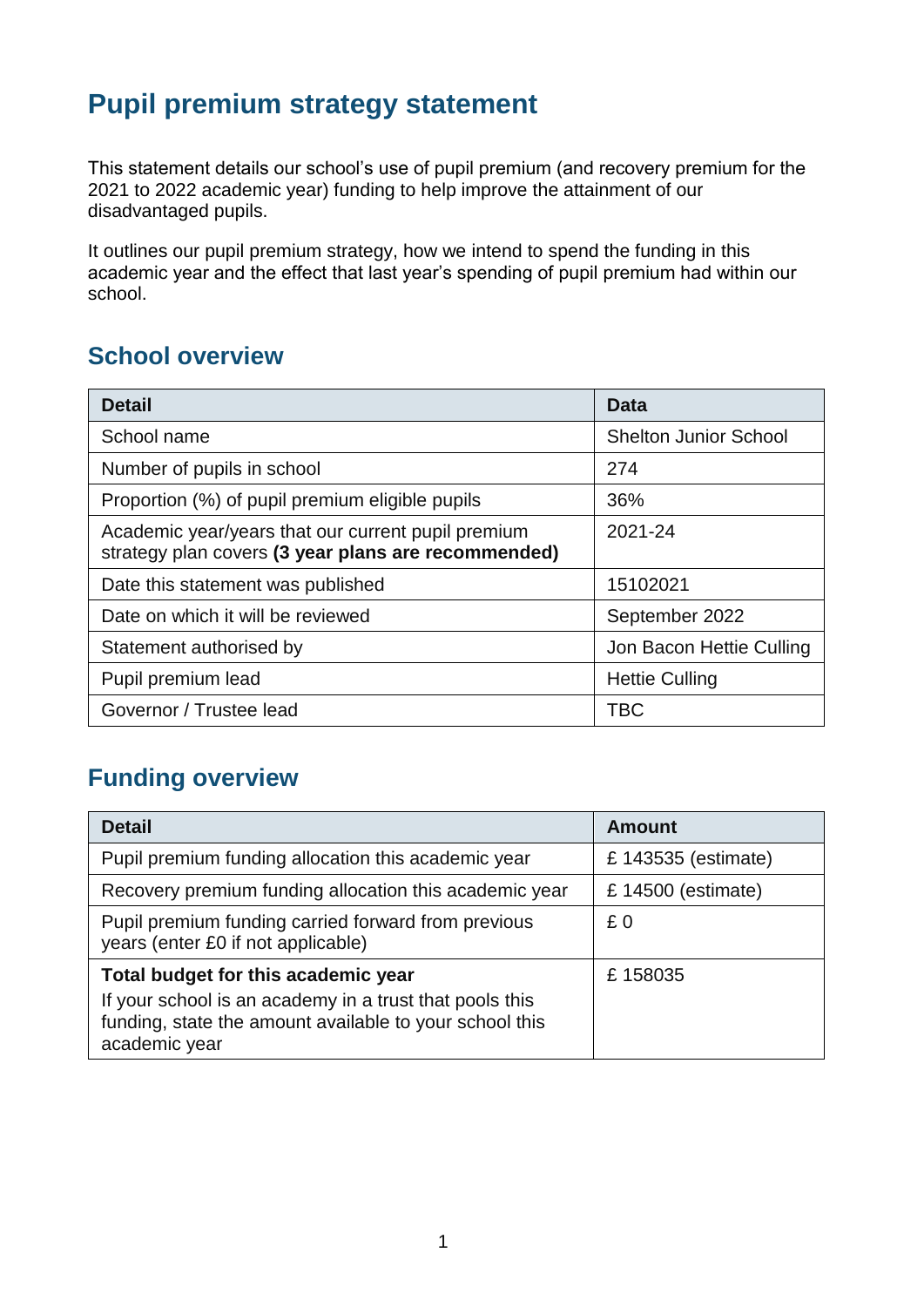# **Part A: Pupil premium strategy plan**

## **Statement of intent**

Our aim at Shelton Junior School is to provide all students with the opportunity to achieve their potential, enjoy their education and be ready for Secondary school. We employ strategies and interventions to remove barriers which can be caused by personal circumstances or learning gaps. We promote all students having full access to the rich extra-curricular provision on offer at our school. This ensures we develop well rounded individuals who enjoy and achieve their ambitions. The support academically and through our excellent social, emotional provision as well as the opportunities in extra-curricular ensure our children are well rounded individuals ready for the next stage of education and challenge in KS3.

Common barriers to learning for disadvantaged pupils may include:

- attendance and punctuality issues
- less support at home
- weak language and communication skills
- lack of confidence
- more frequent behaviour difficulties

Our Key Pupil Premium Funding Principles:

- We will ensure that teaching and learning opportunities meet the needs of all the pupils
- We ensure that appropriate provision is made for pupils who belong to vulnerable groups, this includes ensuring that the needs of socially disadvantaged pupils are adequately assessed and addressed
- In making provision for socially disadvantaged pupils, we recognise that not all pupils who receive free school meals will be socially disadvantaged
- We also recognise that not all pupils who are socially disadvantaged are registered or qualify for free school meals. We reserve the right to allocate the Pupil Premium funding to support any pupil or groups of pupils the school has legitimately identified as being socially disadvantaged.
- Pupil premium funding will be allocated following a needs analysis which will identify priority classes, groups or individuals. Limited funding and resources means that not all children receiving free school meals will be in receipt of pupil premium interventions at one time
- We use strong evidence based research to ensure a targeted approach based on the tiered model from the EEF.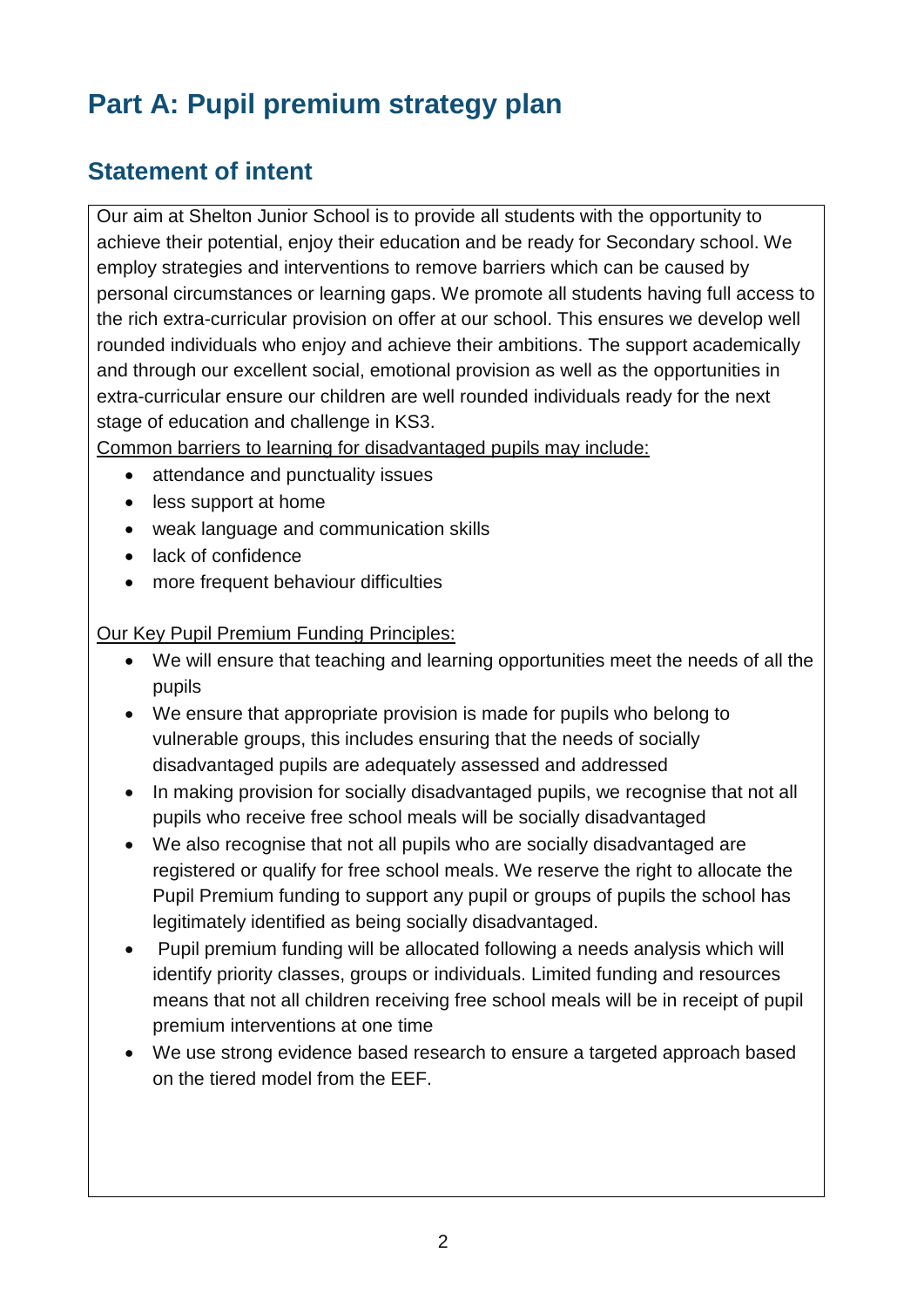Our Ultimate Pupil Premium Objectives:

- to eliminate the attainment gap between disadvantaged and non-disadvantaged pupils at Shelton Junior School
- for all disadvantaged pupils in school to attend school at or above 96%
- for all disadvantaged pupils to access to the rich extra-curricular provision on offer and be well-rounded individuals who achieve their ambitions and flourish in life

We aim to do this through:

- frequent monitoring of qualitative and quantitative data to ensure accurate and timely identification of pupils in need of support
- ensuring that teaching and learning opportunities meet the needs of all the pupils and that where pupils have specific needs that these are addressed through high quality, evidence based interventions led by appropriately trained staff
- ensuring all vulnerable learners are ready to learn through access to a subsidised breakfast and after school club, uniform provision and subsidised after school clubs
- close monitoring of attendance at extracurricular provisions along with promotion and support to increase the attendance of vulnerable learners
- ensuring that vulnerable learners have access to high quality pastoral and SEMH support

We will achieve the objectives through:

The range of provisions available at Shelton Junior School include but are not limited to:

- frequent monitoring and intervention of progress and needs from heads of Faculty and Heads of House
- literacy and numeracy support which includes in class support and small group work
- providing support with transport to school to promote attendance
- running a subsidised breakfast club to ensure vulnerable learners are ready for the day
- tracking and monitoring attendance to provide intervention and support where a need is identified
- frequent contact and support with parents regarding uniform, extra-curricular activities, trips and revision resources
- providing laptops to support with access to homework and remote learning
- providing access to counselling
- allocating high quality teaching assistants to support academic progress and wellbeing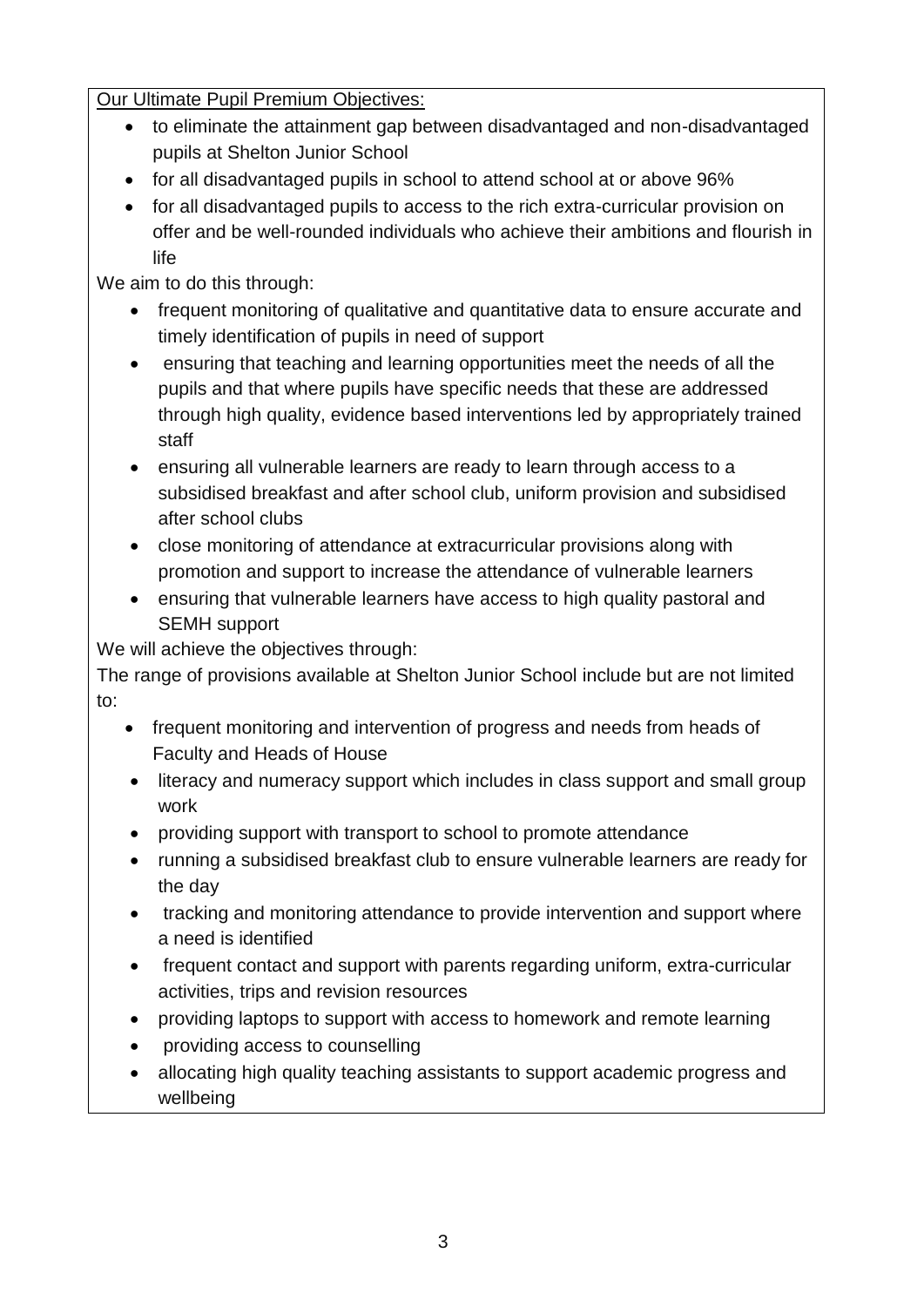## **Challenges**

This details the key challenges to achievement that we have identified among our disadvantaged pupils.

| <b>Challenge</b><br>number | <b>Detail of challenge</b>                                                                        |
|----------------------------|---------------------------------------------------------------------------------------------------|
|                            | Attendance and punctuality of PP pupils is below that on non-PP.                                  |
| $\mathcal{P}$              | PP pupils have less aspirational attitudes than non PP                                            |
| 3                          | Attainment of PP is not at the same level as non PP                                               |
|                            | PP pupils have less exposure to wider experiences and cultural capital than<br>their non PP peers |
| 5                          | PP pupils Behaviour and attitudes                                                                 |

#### **Intended outcomes**

This explains the outcomes we are aiming for **by the end of our current strategy plan**, and how we will measure whether they have been achieved.

| Intended outcome                                                            | <b>Success criteria</b>                                      |
|-----------------------------------------------------------------------------|--------------------------------------------------------------|
| Progress in Reading                                                         | improved % of pupils making better than<br>expected progress |
| Progress in Writing                                                         | Improved % of pupils making better than<br>expected progress |
| Progress in Mathematics                                                     | Improved % of pupils making better than<br>expected progress |
| Improved attendance                                                         | Improve attendance by % on previous<br>year                  |
| Attendance at wider curricular events/clubs is<br>in line with non PP peers | Club attendance shows at least 30%<br>access for PP pupils   |
|                                                                             | Trip attendance shows 100% of PP<br>pupils are attending     |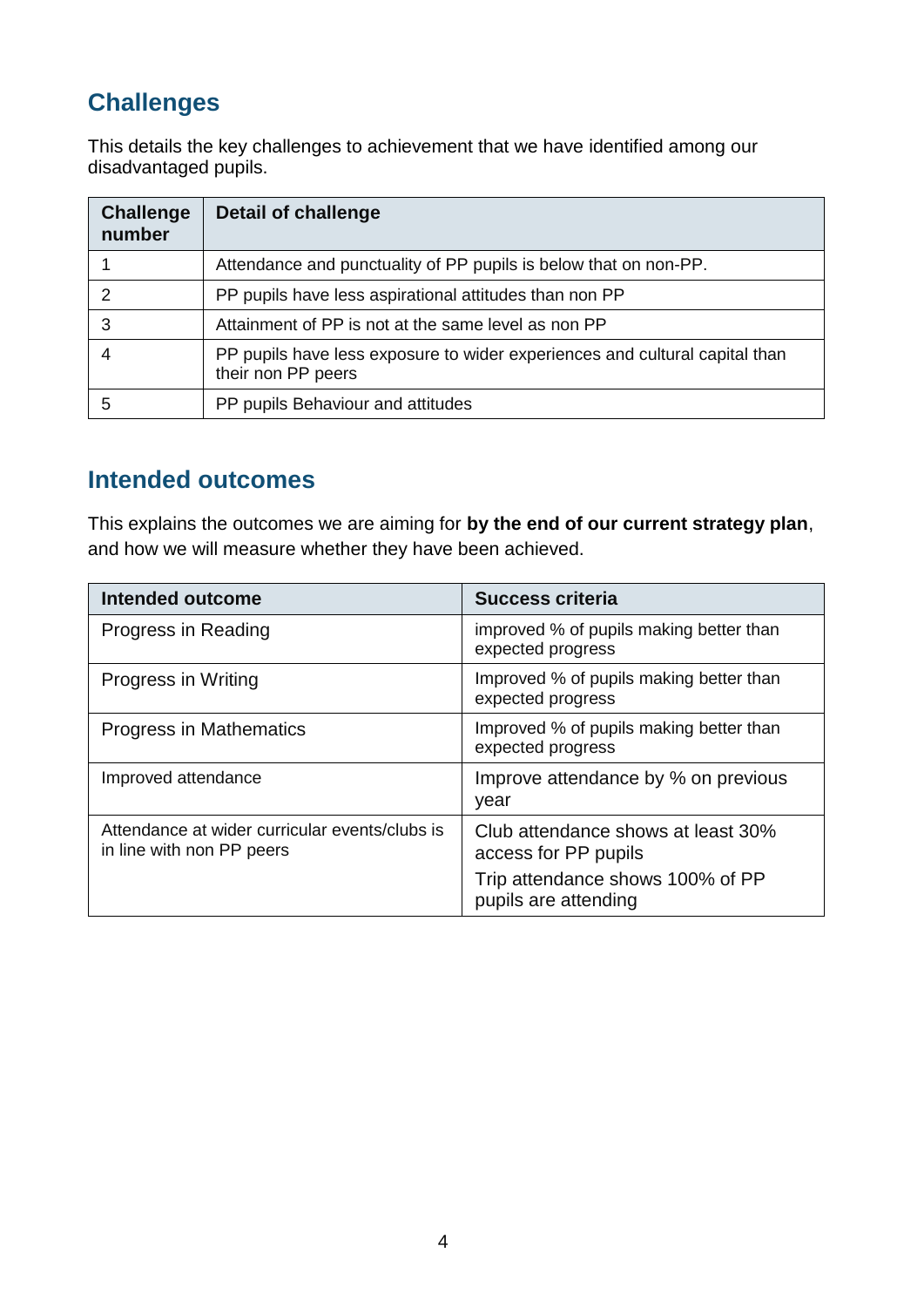## **Activity in this academic year**

This details how we intend to spend our pupil premium (and recovery premium funding) **this academic year** to address the challenges listed above.

#### **Teaching (for example, CPD, recruitment and retention)**

Budgeted cost: £ 123008

| <b>Activity</b>                                                                                                                     | <b>Evidence that supports this</b><br>approach                                                                                                                                                                                                                                                                                                                                                                                                                                                                                                                                                                                                                                                               | <b>Challenge</b><br>number(s)<br>addressed |  |
|-------------------------------------------------------------------------------------------------------------------------------------|--------------------------------------------------------------------------------------------------------------------------------------------------------------------------------------------------------------------------------------------------------------------------------------------------------------------------------------------------------------------------------------------------------------------------------------------------------------------------------------------------------------------------------------------------------------------------------------------------------------------------------------------------------------------------------------------------------------|--------------------------------------------|--|
| <b>PP</b> Teacher<br>28627<br>2x TA intervention<br>support<br>21760x2<br>Safeguarding and<br><b>Pastoral Support Lead</b><br>42861 | Access to high quality teaching is the most<br>important lever schools have to improve<br>outcomes for their pupils and small group tuition<br>by a trained teacher has an average impact of<br>four months' additional progress over the course<br>of a year. Additionally it makes class sizes<br>smaller during intervention which supports all<br>pupils to gain more.<br>Teaching assistants can provide a large positive<br>impact on learner outcomes especially when<br>using proven and published intervention<br>Family support from our Pastoral lead has been<br>evidenced through in school case studie to have<br>big impact on parental engagement and<br>attendance. The EEF states Parental | 3<br>3,5<br>5,1                            |  |
|                                                                                                                                     | engagement has a positive impact on average of<br>4 months' additional progress                                                                                                                                                                                                                                                                                                                                                                                                                                                                                                                                                                                                                              |                                            |  |
| <b>Staff CPD</b><br>8000                                                                                                            | Access to high quality teaching is the most<br>important lever schools have to improve<br>outcomes and by continually improving this<br>through CPD we can be confident we are<br>providing our pupils the best QFT.                                                                                                                                                                                                                                                                                                                                                                                                                                                                                         | 3                                          |  |

#### **Targeted academic support (for example, tutoring, one-to-one support structured interventions)**

Budgeted cost: £ *11772*

| <b>Activity</b>                                                                       | <b>Evidence that supports this</b><br>approach                                                                                                                                                                                           | <b>Challenge</b><br>number(s)<br>addressed |
|---------------------------------------------------------------------------------------|------------------------------------------------------------------------------------------------------------------------------------------------------------------------------------------------------------------------------------------|--------------------------------------------|
| Catch Up Maths<br>resourcing<br>£400<br>Read it Write it<br>£600<br>5 min box<br>£400 | Teaching assistants can provide a large positive<br>impact on learner outcomes especially when<br>using proven and published intervention such as<br>Catch up Maths which has been found to have<br>+3 months impact on pupils learning. | 3                                          |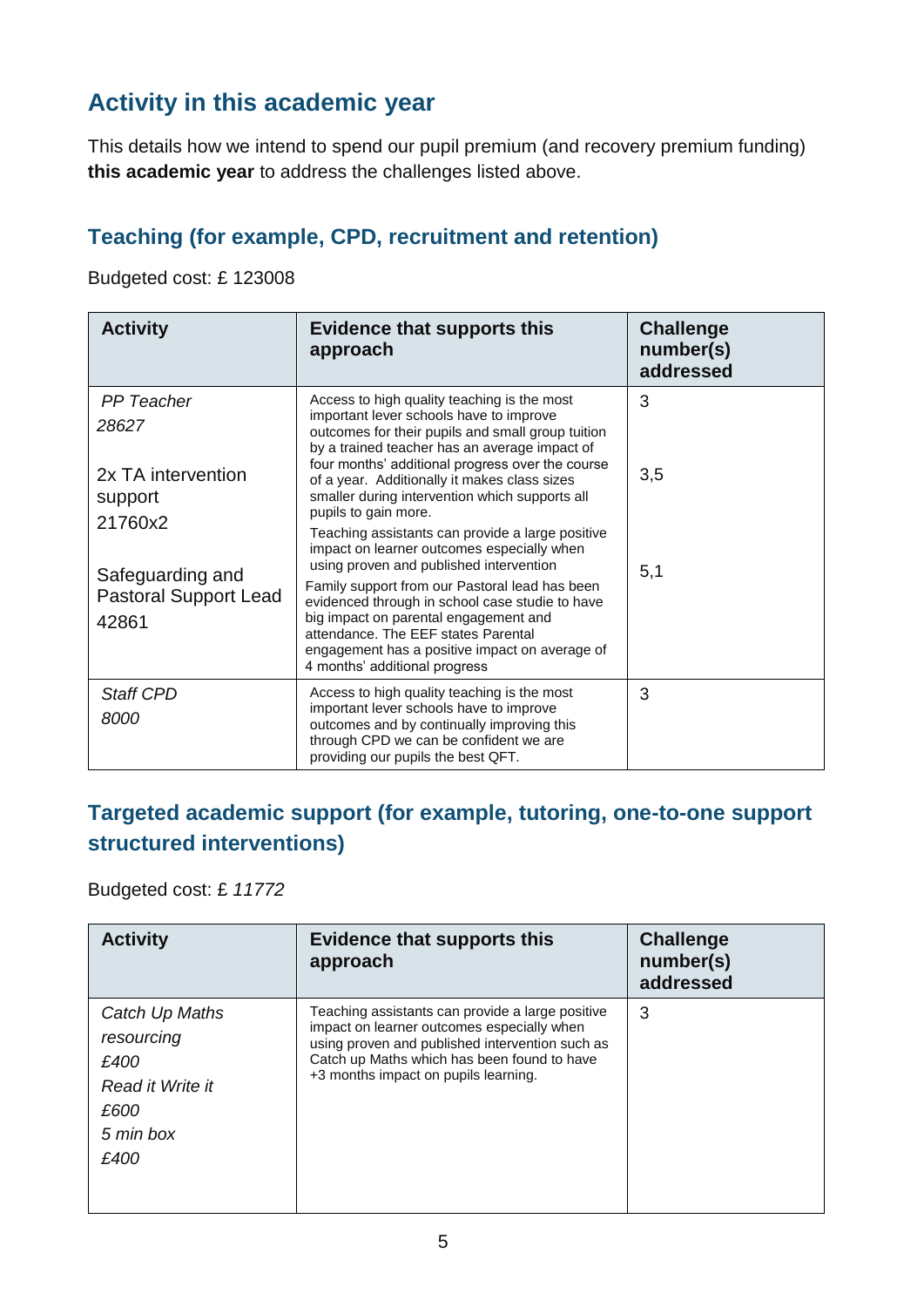| <b>Phonics resourcing</b><br>once published<br>schemes are released<br>(spring)<br>£2570                       | Phonics has a positive impact overall (+5<br>months) with very extensive evidence and is<br>an important component in the development<br>of early reading skills, particularly for<br>children from disadvantaged backgrounds.                                                                              |   |
|----------------------------------------------------------------------------------------------------------------|-------------------------------------------------------------------------------------------------------------------------------------------------------------------------------------------------------------------------------------------------------------------------------------------------------------|---|
| <b>Library Reading books</b><br>reading scheme<br>£2000<br><b>Library Reading books</b><br>Curriculum<br>£2702 | High quality reading books are essential to<br>implement the improvement of literacy in<br>KS2 - specifically recommendations 1/2/3;<br>support the development of language,<br>support fluent reading capabilities and teach<br>reading comprehension from the EEF<br>research 'Improving Literacy in KS2' | 3 |
| Eureka room creation<br>and resourcing<br>£3100                                                                | Resourcing of a space for SEL,<br>academic and pastoral work which will<br>benefit all pupil including those whoa re<br>disadvantaged                                                                                                                                                                       | 5 |

## **Wider strategies (for example, related to attendance, behaviour, wellbeing)**

Budgeted cost: £ 18054

| <b>Activity</b>                                               | <b>Evidence that supports this</b><br>approach                                                                                                                                                                                                                                                                                                                                            | <b>Challenge</b><br>number(s)<br>addressed |  |
|---------------------------------------------------------------|-------------------------------------------------------------------------------------------------------------------------------------------------------------------------------------------------------------------------------------------------------------------------------------------------------------------------------------------------------------------------------------------|--------------------------------------------|--|
| Counsellor<br>3600                                            | In 20/21 following the pandemic we<br>commissioned a counsellor to support<br>pupils SEL and mental health. This<br>service supported our pupils greatly and<br>will continue to be funded through the<br>pupil premium.                                                                                                                                                                  | 5                                          |  |
| Drawing and Thinking<br>intervention<br>700                   | Drawing and Thinking is a therapeutic<br>intervention. The average impact of<br>successful SEL interventions is an<br>additional four months' progress over<br>the course of a year. Alongside<br>academic outcomes, SEL interventions<br>have an identifiable and valuable impact<br>on attitudes to learning and social<br>relationships in school.                                     | 5                                          |  |
| <b>Breakfast Club Subsidy</b><br>Cost to school 810<br>(15pp) | Many schools report that Breakfast club<br>provision supports attendance of<br>disadvantaged pupils and the EEF<br>Improving Behaviour in Schools Report<br>research provides evidence in them<br>supporting behaviour.<br>Magic Breakfast club research has also<br>found that children attending a breakfast<br>club can improve their reading, writing and<br>maths scores by 2 months | 15                                         |  |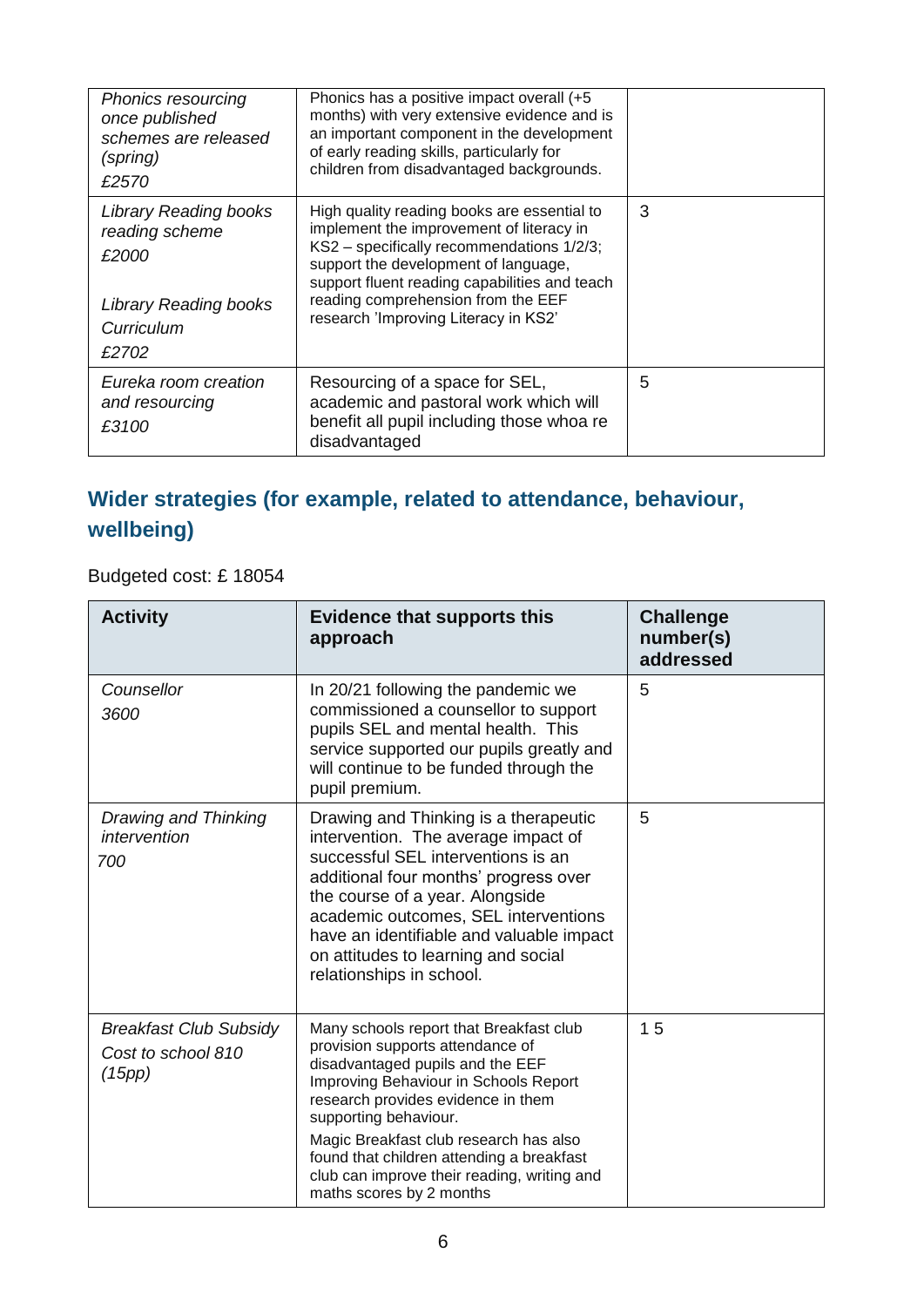| AS Club resourcing<br>1000                                                                                                                                                                                                                                                                                                                                         | Many schools report after school<br>provision supports attendance in school<br>and aspirational attitudes                                                                                                                                                 | 1              |
|--------------------------------------------------------------------------------------------------------------------------------------------------------------------------------------------------------------------------------------------------------------------------------------------------------------------------------------------------------------------|-----------------------------------------------------------------------------------------------------------------------------------------------------------------------------------------------------------------------------------------------------------|----------------|
| Resourcing happy<br><b>lunchtimes</b><br>2000                                                                                                                                                                                                                                                                                                                      | Providing fun play opportunities with<br>exciting resources to lower behaviour<br>incidents and support social learning.                                                                                                                                  | 2              |
|                                                                                                                                                                                                                                                                                                                                                                    | There is also a positive impact of<br>physical activity on academic<br>attainment evidenced by the EEF                                                                                                                                                    |                |
| Subsidising clubs<br>250                                                                                                                                                                                                                                                                                                                                           | Ensuring all pupils have the opportunity<br>to enjoy and achieve at clubs<br>diminishes social disparity                                                                                                                                                  | 4              |
| Subsidising<br>Trips/Residentials<br>15% of budget figure<br>$£1712 + 500$                                                                                                                                                                                                                                                                                         | Ensuring all pupils have the opportunity<br>to enjoy and achieve experiences<br>diminishes social disparity                                                                                                                                               | $\overline{4}$ |
| Uniform<br>300                                                                                                                                                                                                                                                                                                                                                     | Wearing a uniform is not, on its own, likely<br>to improve learning, but can be successfully<br>incorporated into a broader school<br>improvement process which includes the<br>development of a school ethos, pride and<br>the improvement of behaviour. | 5              |
| X amount staff time for<br>collection/drop off of<br>pupils<br>10 hours £530                                                                                                                                                                                                                                                                                       | Attendance is one of the main barriers to<br>learning experienced by disadvantaged<br>pupils - by ensuring they are in school we<br>can ensure they are learning and accessing<br>support                                                                 | 1              |
| <b>Behaviour support</b><br><b>ASHT £7352</b>                                                                                                                                                                                                                                                                                                                      | As recommended in the EEF Improving<br>Behaviour in Schools Report it states<br>School leaders should ensure the school<br>behaviour policy is clear and consistently<br>applied.                                                                         | 5              |
| <b>Breakfast Playground</b><br>Attendance is one of the main barriers to<br>learning experienced by disadvantaged<br>bagels<br>pupils - using playground bagels as an<br>£3385 staff<br>informal, pastoral breakfast club for families<br>£1000 equipment/start<br>to ensure a community feeling each<br>morning and motivate whole families to<br>attend on time. |                                                                                                                                                                                                                                                           | 1              |

## **Total budgeted cost: £** 158035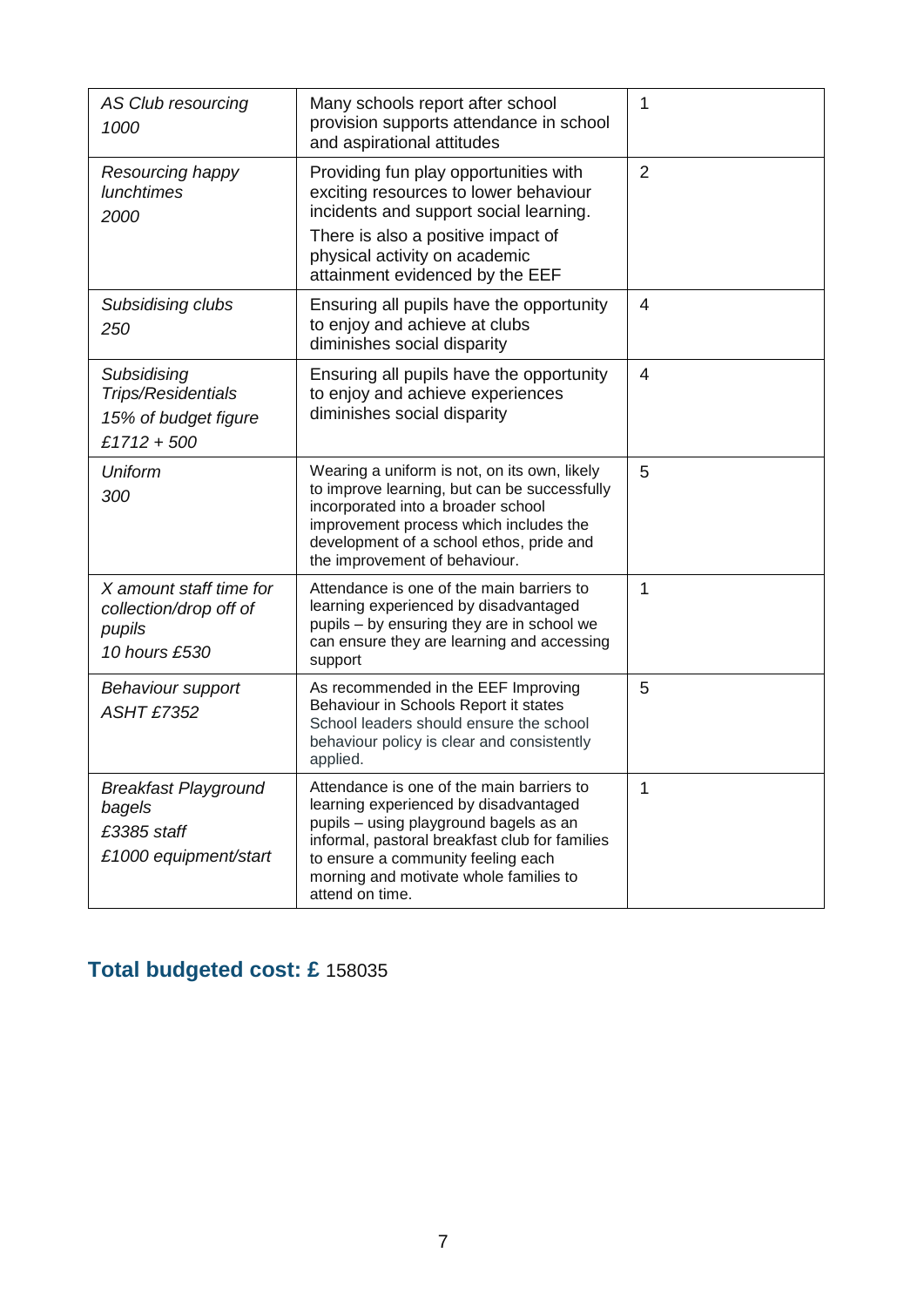# **Part B: Review of outcomes in the previous academic year**

## **Pupil premium strategy outcomes**

This details the impact that our pupil premium activity had on pupils in the 2020 to 2021 academic year.

Due to the national school closure on Jan 4<sup>th</sup> 2021 changes to educational provision caused by the COVID-19 pandemic, the detail in our Pupil Premium strategy was subject to review at short notice. The school's use of the funding was being constantly adapted to meet students' needs as they arose, whilst maintaining, wherever possible, the principles outlined in this policy, and in others related to the Pupil Premium grant (PPG).

During the pandemic the following key steps were taken to ensure that Pupils in receipt of the PPG had their barriers to learning addressed and action taken wherever possible:

- A targeted, consistent offer was implemented to ensure pupils in receipt of PPG were learning through school closure starting with laptops / tech support / school places for identified pupils.
	- $\geq 62.5\%$  of pupils currently loaned a laptop are in receipt of PPG
	- $\geq 67\%$  of pupils attending for a 121 tech slot in school (30 minutes with TA/Teacher) were in receipt of the PPG.
	- $\geq 17.5\%$  pupils in receipt of PPG are attending in school because they are unable to learn remotely due to reasons/circumstances associated with PPG
	- $\geq$  34.92 % pupil in receipt of PPG attending in school
- A well-structured Remote Learning offer, which took into consideration the latest research, and which includes both live and recorded learning was implemented
	- $\triangleright$  Families were communicating when they were able to access live and when they were using recorded sessions
	- $\triangleright$  Communication and engagement was very good
- In addition to academic studies, the school had a clear focus on mental health, wellbeing and the importance of e-safety.
	- $\triangleright$  Wellbeing focus for no screen Fridays
	- $\geq 121$  intervention and small group catch up being offered by PPA teacher
	- $\triangleright$  Currently 52% of pupils in these groups are in receipt of PPG
- A clear strategy for engaging pupils who are not attending online or in school
	- $\triangleright$  Clear process for ensuring and following up on attendance and engagement. 50% of non-attendees during the period were PPG.

On return to school, identified Pupil Premium students received intensive support and intervention designed to accelerate their progress and a 'kick start' curriculum was